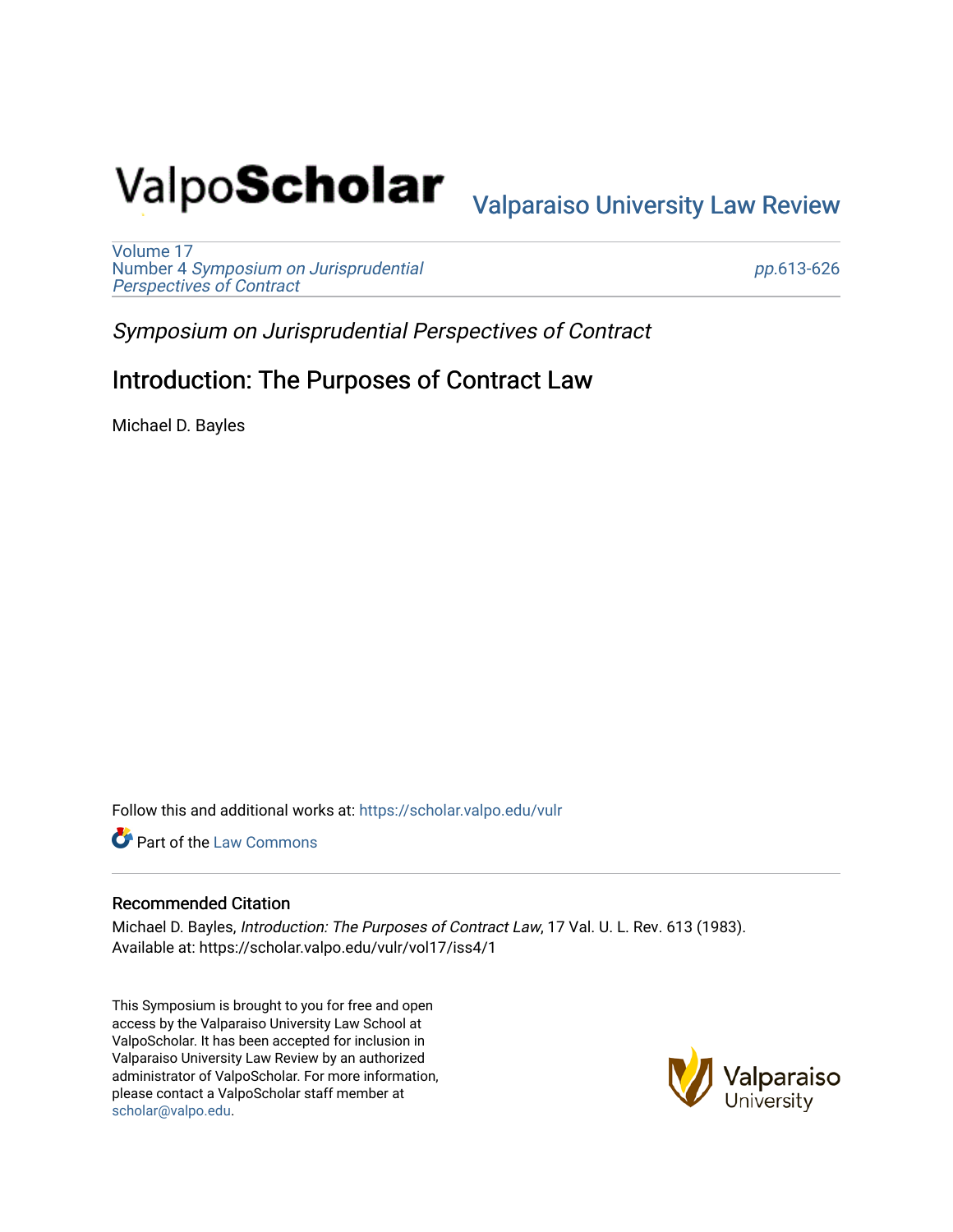### **INTRODUCTION:** THE **PURPOSES** OF CONTRACT LAW

#### MICHAEL D. BAYLES\*

In recent years, interest in the theory of contract law has increased. Many articles and several recent books have developed philosophical or jurisprudential perspectives on contract law.1 This introduction aims to place the major views in perspective by considering what theories might try to do and briefly outlining the major approaches to the central questions of contract law. The theories cannot be developed in detail.

#### THE FUNCTIONS OF CONTRACT THEORY

Gerald Fridman begins his paper in this symposium by suggesting that lawyers and philosophers may have different purposes in examining contract law. Philosophers, he suggests, are often concerned to examine the language of lawyers about contracts or the ethical and other reasons for recognizing and enforcing contracts, while lawyers are concerned to determine whether a legally binding arrangement has been made. Fridman is correct to note that theories of contract law can be developed for different purposes, and he is perhaps correct about the usual emphases of philosophers and lawyers. However, it is better to note the different functions a theory of contract law can have without identifying these functions with one or another group of theorists.

At least three distinct functions can be served by a theory of contract (or other part of) law: prediction, explanation, or justification. Most theories seek to serve all these functions but differ in the relative emphasis they place on them. Fridman implicitly ascribes the function of prediction to lawyers **-to** determine whether a legally enforceable arrangement has been made. Doing this primarily involves predicting what courts would do were they confronted with the arrangement. Lawyers, however, usually want to do more than predict what courts will do; they want to be able to draft arrangements and make presentations that will persuade courts to en-

Director, Westminster Institute; and Professor of Philosophy, University of Western Ontario.

<sup>1.</sup> Among the books are the following: P. ATIYAH, PROMISES, MORALS, **AND** LAW **(1981); C.** FRIED, **CONTRACT AS** PROMISE **(1981);** I. MACNEIL, THE **NEW** SOCIAL CON-TRACT **(1980).**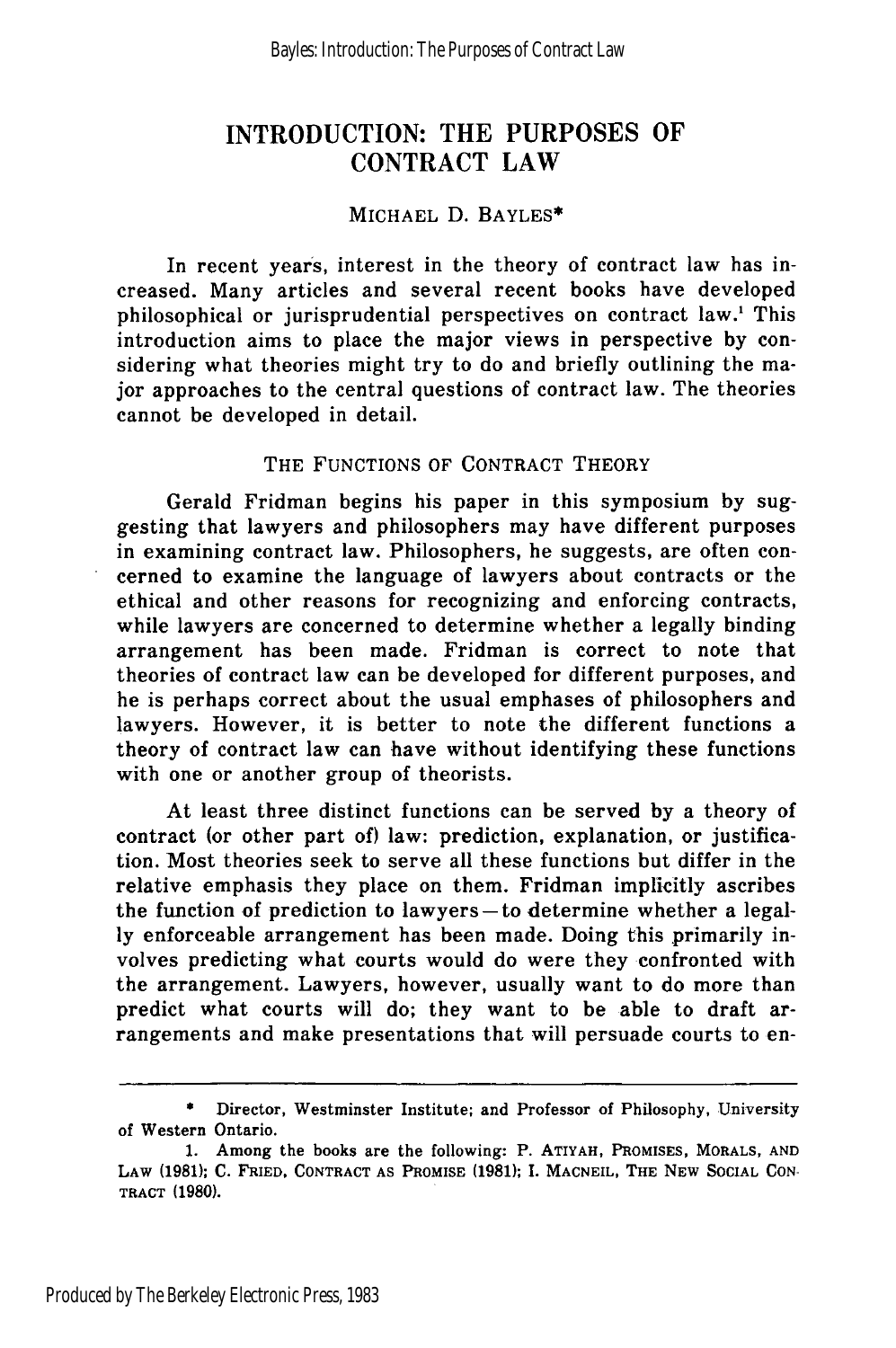force them. Consequently, a predictive function is often best fulfilled by stating the theory in the terminology courts use. Due to the doctrine of precedent, judges usually at least state their decisions in terminology of previous cases. Unless one is a total cynic about judicial behavior, one can reasonably expect to influence their decisions by arguments framed in that terminology. Consequently, if the primary function of a theory is predictive (and persuasive), it is likely to be stated in standard legal terminology, drawing heavily on the reasons and language of appellate court opinions.

A second function of contract theory is to explain. Explaining is not the same as predicting. The view that explanations and predictions are symmetrical has largely been abandoned in philosophy of science. It is even more obvious that they are not the same in law. While the doctrine of freedom of contract might have been a good basis for explaining court decisions in the early twentieth century, it would have been a poor basis for predicting future developments of contract law.

Explanations can occur on at least two different levels. At the first level, a theory might seek to increase understanding of how various court decisions fit together and how the law develops. Explanations of this sort may be closely tied to the type of prediction discussed above. By classifying cases under various legal doctrines, one can see how they fit together and predict how new cases will be decided. However, insofar as explanations are based on past cases, they might not be reliable guides to future decisions. Judges change their minds, new judges with different views are appointed, and the law develops. Nonetheless, the doctrine of precedent works to preserve the same general rationale and pattern of decisions, so one can often perceive developing trends and extrapolate them into the future.

Explanation can also be sought at a second level-that of understanding the role of contracts and contract law in society. While explanations of the first level are likely to stick closely to the principles enunciated by courts, explanations at this second level are much less likely to do so. Instead, they are apt to draw on economic, sociological, and historical perspectives. The terminology is likely to be that of the social sciences. The explanations are likely to be by causes rather than by reasons as on the first level. If one can identify underlying causes and trends, then predictions can be made. However, because the explanations are by causes rather than reasons, explanations of this second level are less likely than those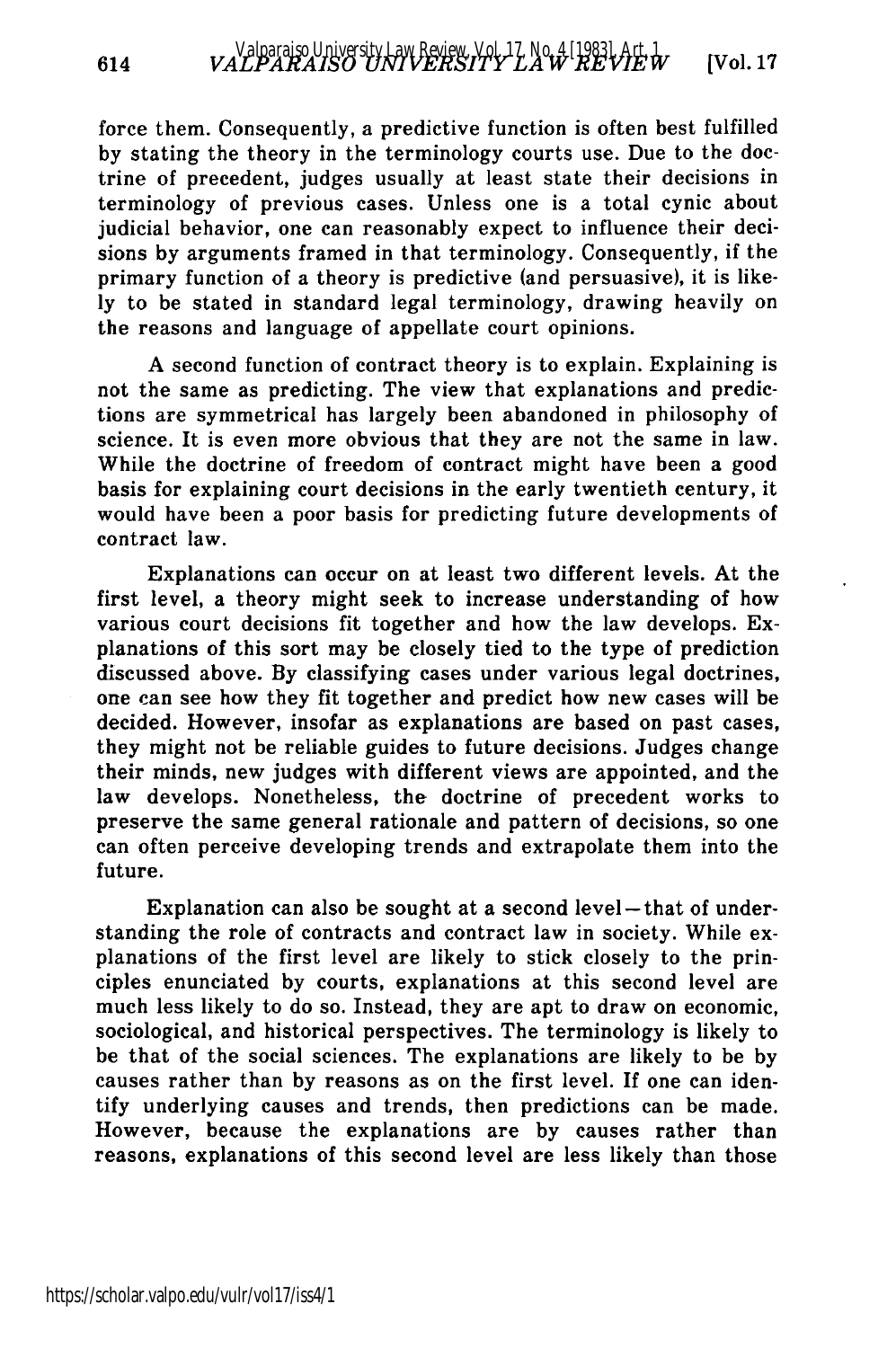of the first level to provide practicing lawyers persuasive arguments to use in court.

A third function of contract theory is justification. The aim is to justify contract decisions, doctrines, and principles. Because explanations of human conduct often indicate its significance for individuals and society, justification can be closely tied to explanation. Nonetheless, to explain is not to justify, so justification will often involve indicating that elements of contract law are not the best and should be revised or reformed. Some theorists assume that the bulk of contract law must be justified; that any theory that implied the bulk of contract law is unjustified must be mistaken. This approach corresponds to a common approach to ethical theory in which the aim is to formulate general principles that will account for and systematize strongly held moral beliefs, such as that torture, lying, and breaking promises are wrong. Here is not the place to discuss the appropriateness of this method, but one should realize that with it justification will only result in incremental revision. Radical reform cannot be developed.

Although the functions of prediction, explanation, and justification are often related to one another and most theories seek to fulfill all three, they are not identical and can lead in opposite directions. An explanation of a doctrine may indicate that it is simply not justified. Moreover, explanation and prediction do not necessarily go together. Consequently, one must determine which function is predominant in a theory one examines or constructs. Often, strong disagreement between theories or their proponents stems from unrecognized differences in emphasis on functions.

#### THE QUESTIONS AND TRADITIONAL ANSWERS

In a contract action, the plaintiff needs to show that there was a contract imposing a duty to the plaintiff on the defendant, that the defendant breached that duty, and that a particular legal response (usually the payment of damages) is appropriate. Traditional contract law had (and to some extent still has) several doctrines surrounding each of these elements that often made it hard for plaintiffs to prove their cases. It is useful to briefly note them. Proving the existence of a contract was (and is) often difficult. First, there had to be an offer specifying all the major terms and acceptance of that precise offer. If a business sent an offer on its printed form to purchase 1000 widgets from another firm, which accepted the offer on its printed form, a contract might not have existed. The accept-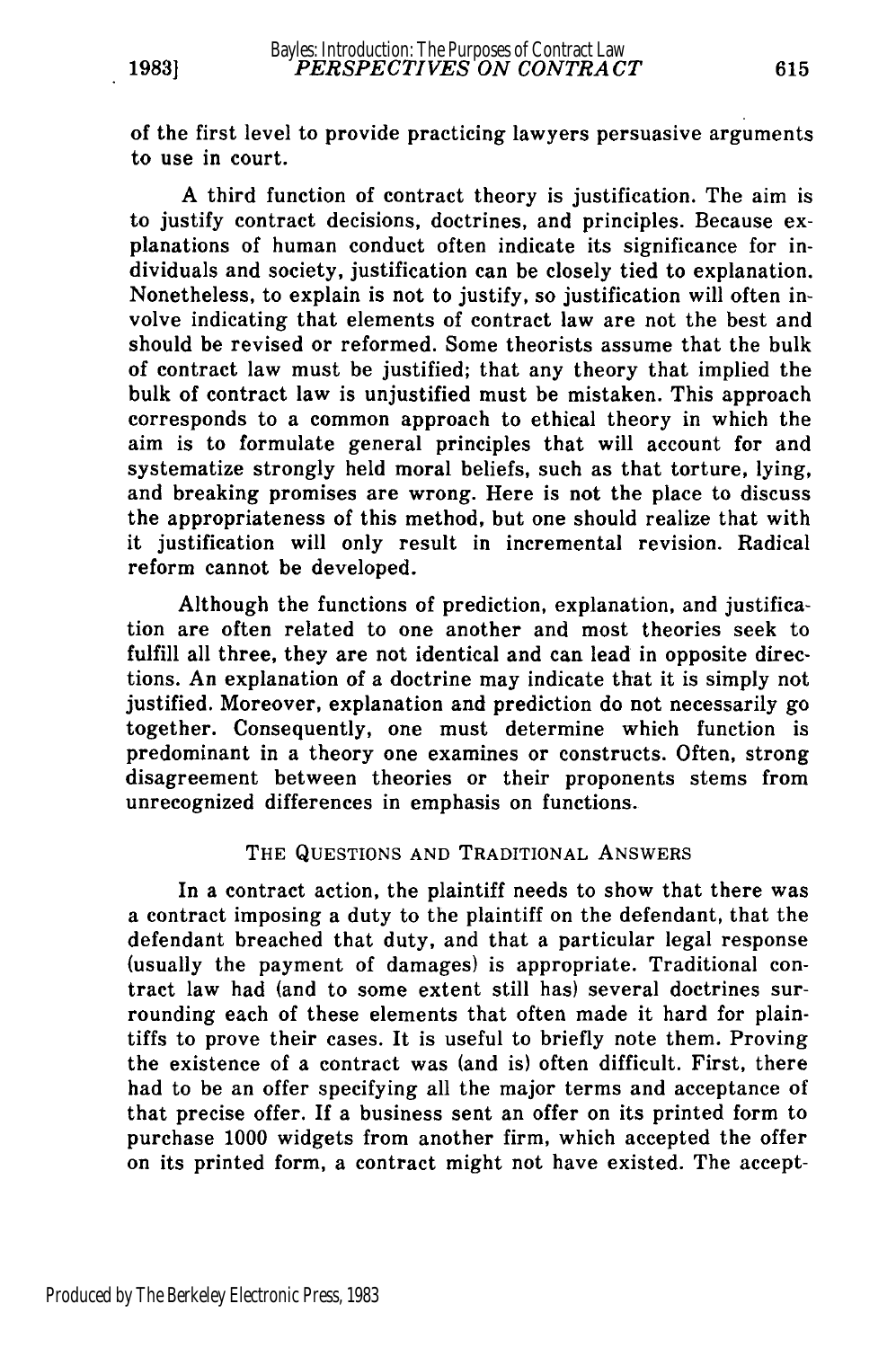ance form would probably not have the identical conditions as the original offer form. Second, the existence of a contract required consideration – something provided in exchange for the promise. Standardly this might be paying money or a promise to do something in return. Later the law came to also recognize detrimental reliance, for example, taking a lost dog to its owner in response to an advertisement offering to pay a reward for the dog's return.

Once a plaintiff establishes that a contract exists, the plaintiff still has to prove that under the contract the defendant owed a duty to him or her. Historically, courts were strongly inclined to restrict duties to those expressly stated in the contract. The parol evidence rule rarely permitted verbal evidence of promises not included in a written document. Moreover, the doctrine of privity restricted duties to the other parties to the contract. If a person bought an item for another person to use, the seller had no duty to the second person because that person was not a party to the contract. Over time the courts have relaxed these stringent rules, often implying promises in contracts and making exceptions to the parol evidence and privity rules.

Generally, showing that the defendant breached the duty has not been a major focus of court cases. It is often clear that the defendant did or did not do something, for example, complete construction of a barn. The issue is most likely to be disputed when the defendant's duty requires conduct meeting some standard, for example, supplying merchandise that is fit for normal use or building a house that meets construction standards.

Finally, the plaintiff must show that a certain legal response is appropriate. The general principle is that contract damages should place a plaintiff in the position he or she would have been in had the defendant performed as specified in the contract. The plaintiff is supposed to receive his or her "expectation interest" **-** what the plaintiff expected to make from the deal. Three important rules have limited these damages. First, the plaintiff is required to mitigate damages by trying to secure substitute performance. Second, damages are also limited to those the defendant should have foreseen as likely to result from his or her breach. Third, penal damages are not awarded; the purpose of damages is simply to compensate the plaintiff.

Courts do not generally award specific performance. By trial time the performance would often not be of benefit to the plaintiff; indeed, the rule requiring .plaintiffs to mitigate damages increases the likelihood of this being so. In a few cases, courts will order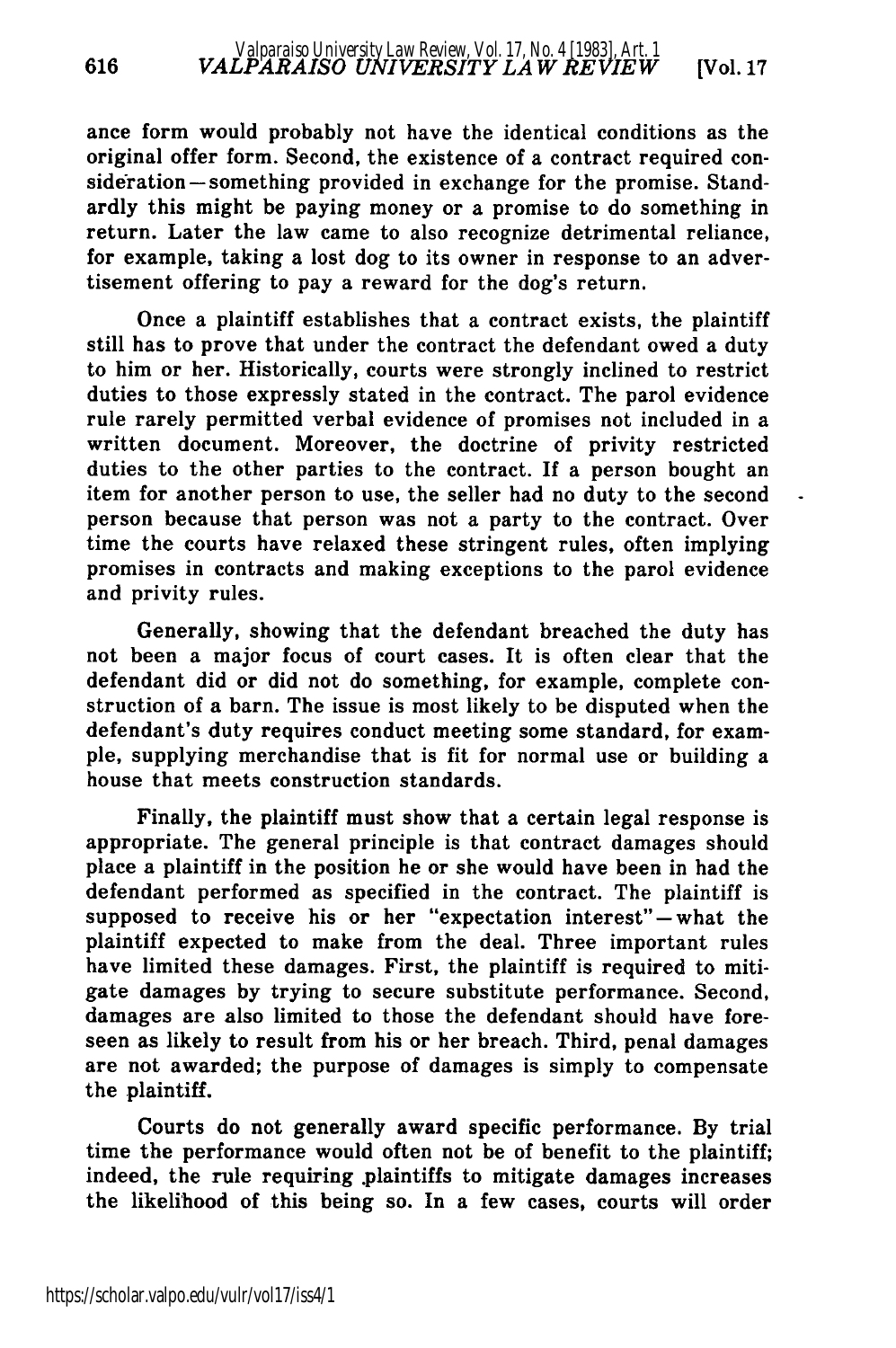specific performance, usually when something unique is involved, such as the transfer of land or of a unique art object.

The traditional rules of contract law yielded harsh results in many situations. The difficulties of the parol evidence and privity rules were mentioned above. Perhaps the most difficult aspect, and one not yet fully resolved, stems from the concept of contractual duties. **If** no contract exists, then no duty exists and contract law is necessarily silent. For example, if because of mutual mistake no contract exists, then a plaintiff has no contractual recourse no matter how much he or she may have expended. The courts did and do in fact usually provide remedies, but conceptually they are not considered to be in contract. On the other hand, if a contractual duty does exist, then the defendant is liable for full contractual damages. Today, however, courts often manage to provide lesser damages (the plaintiff's reliance interest) if full damages would be inappropriate.

#### **RECENT'** THEORIES

Although recent theories of contract law differ in the extent to which they retain or coincide with traditional contract law, on the whole they find the extant contract law acceptable. The following discussion emphasizes their conception of the purpose of contract behavior and law and briefly indicates some of' their implications for answers to the three central questions: When does a contract exist and impose a duty? What constitutes breach of a contract? What legal remedy is appropriate?

#### *Agreement and Promise*

One type of recent contract theory takes agreement or promise as the central element. This type of theory has a long history and many variations which cannot be considered here. The paper **by** Gerald Fridman in this syposium sketches an agreement theory. The primary purpose of contract law, he contends, is to enforce the agreement of the parties. For there to be a contract, substantial agreement must exist and the parties must have freely intended to be legally bound. In interpreting contracts, courts are primarily trying to carry out the intent of the parties. **A** breach occurs when one party foils the intentions of the other party. The breaching party can then be held to pay damages for consequences of the breach that were foreseeable at the time the agreement was made. In short, throughout, the purpose of contract law is to carry out the intentions of the contractors, including the payment of damages in case of failure to perform.

 $\mathcal{F}^{\prime}$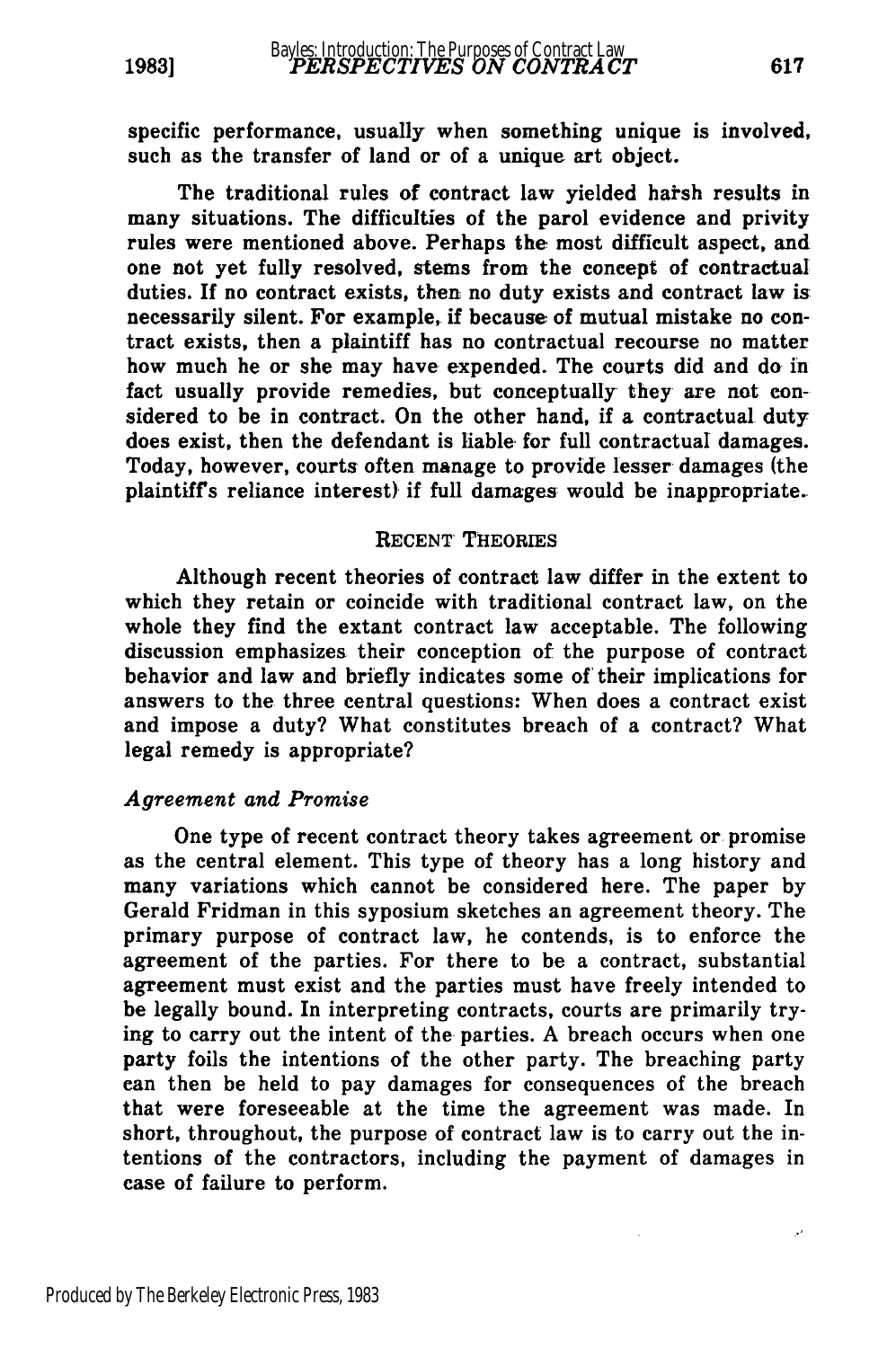A similar yet distinct view advanced by Charles Fried holds that the purpose of contract law is to enforce promises. In making a contract, one .invokes the practice or convention of promising, which provides a way of getting others to trust one to perform in the future. Once one has done so, it is wrong not to fulfill one's promise for the reasons Kant gave, namely, it violates trust and exhibits disrespect for the other person.' On this view, if things go awry and no contract is made, then the promise principle does not provide a basis for relief. Instead, other principles apply, such as the principle of benefit which requires compensating others for non-gift benefits received from them.<sup>3</sup> In general, expectation damages are appropriate for breach of contract, because they provide the benefits the plaintiff was promised.

Páll Árdal in his paper in this symposium presents an argument that, if correct, undermines Fried's account. Ardal contends that no prima facie obligation to keep promises exists (thus undercutting the moral basis of Fried's promise principle). Promises are symbolic acts involving a commitment to the realization of what is promised. As such, nothing inherent in them supports their being kept. Whether promises should be kept depends on their content and the interests of the promisor and promisee. Moreover, implicit promises, a favorite way for judges to achieve fair decisions, are not really promises at all. Ardal illustrates the implications of his view by considering an actual case.

The differences between Fridman's agreement and Fried's promise theories are subtle. As Fridman notes, on his view all contracts involve promises, but not all promises imply contracts. Fried would agree. The central difference between them appears to concern what makes contracts binding. On Fridman's view, it is the agreement (intention) of the parties to be legally bound. On Fried's view, promises are morally binding and courts enforce some but not all of them to maintain trust in society and the freedom of individuals to determine the major aspects of their lives.

The theories of Fridman and Fried are both close to traditional contract law doctrines. That is, the terminology and statements are close to those found in judicial opinions. Moreover, they both emphasize the freedom of people to make arrangements as they desire. Indeed, Fried greatly emphasizes the importance of contract law in enabling individuals to maximize their freedom by making specific

<sup>2.</sup> **C. FRIED,** *supra* note 1, at **17.**

**<sup>3.</sup>** *Id.* at **25.**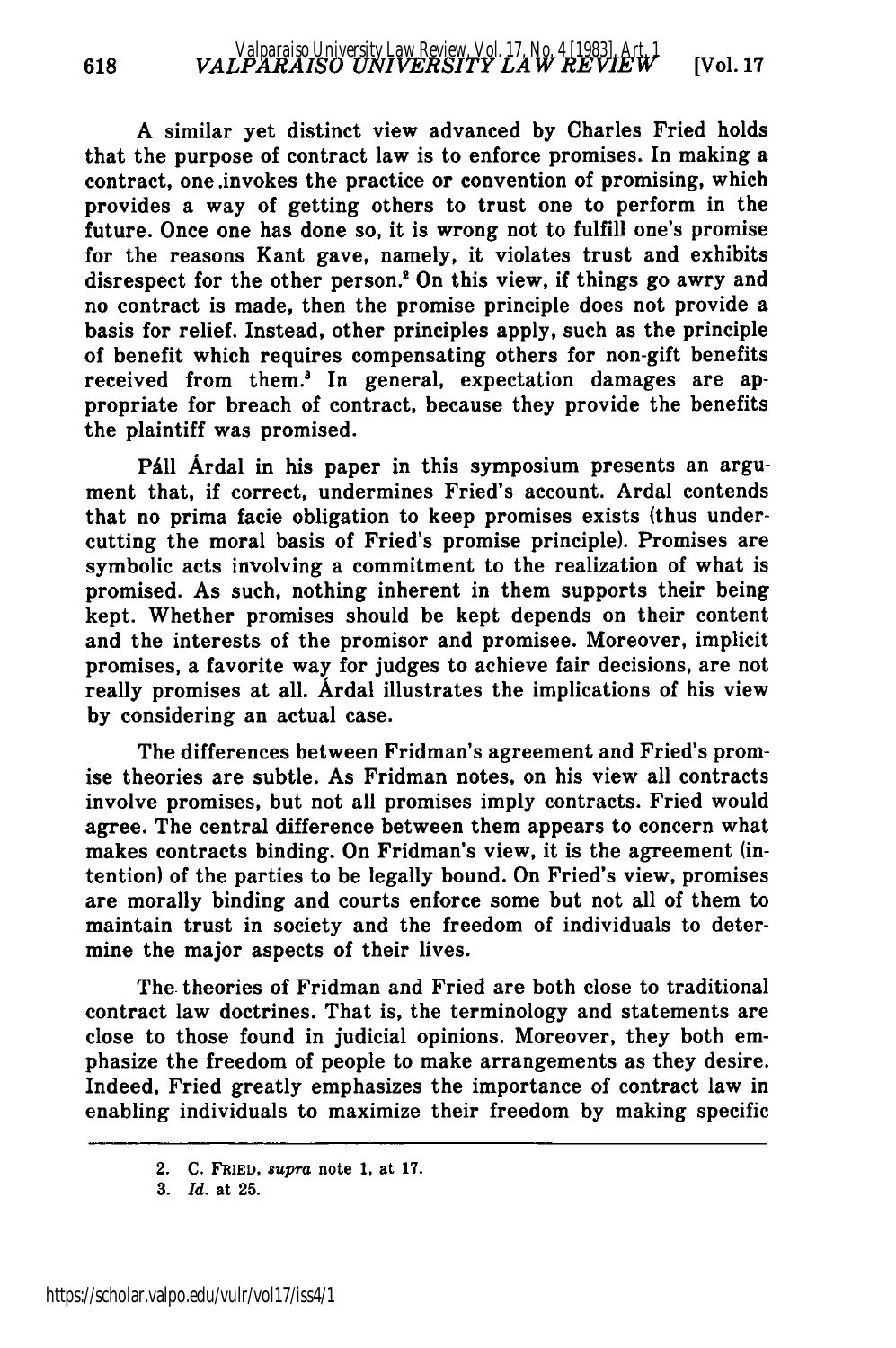arrangements for the future. Both views also confront the difficulties of traditional contract law when no contract is found to exist. Fried refers such problems to other parts of the law, such as restitution.

In this respect, both views appear unable to explain much of the law surrounding contracts. The inability to explain these matters within the framework of contract theory might not bother Fried, for he does not appear to seek to explain as much as to justify contract law. He claims to show that the promise principle is the moral basis of contract law.' Although he also hopes to explain contract law, he wants to explain it on a moral basis. Although Fridman appears to take prediction as primary, he is more concerned with explanation than Fried is. Indeed, he might plausibly contend that one advantage of his view over the promise view is that it can explain more of contract law.

#### *Economic Analysis*

In contrast to the agreement and promise theories, the economic theory of contract law primarily emphasizes the explanatory function of theory. Moreover, the aim is to explain contract law at the second level. It is not strongly argued that the language of judicial opinions explicitly conforms to the theory, although it is often urged that judicial language is not incompatible with it. Like the agreement and promise theories, however, the economic theory takes the freedom to contract to be important. The freedom is not important for the sake of the autonomy or freedom of individuals, but because free exchange between individuals tends to maximize value. Value is determined by the free preferences of individuals, so if two persons voluntarily arrange an exchange, say, money for goods, then both individuals' preferences will be satisfied; both will get something more valuable to them; and value will be maximized.

Thus, according to the economic theory the primary purpose of contract law (indeed, all law) is to maximize value. The test for rules of contractual liability is whether they "will create incentives for value-maximizing conduct in the future."<sup>5</sup> Thus, the requirement of consideration for a contract is explained on the ground that without it no *exchange* occurs (so value cannot be increased) or the courts have no way of determining whether the transaction would max-

<sup>4.</sup> *Id.* at **1.**

**<sup>5.</sup>** R. **POSNER, ECONOMIC ANALYSIS OF LAW 68 (1977).**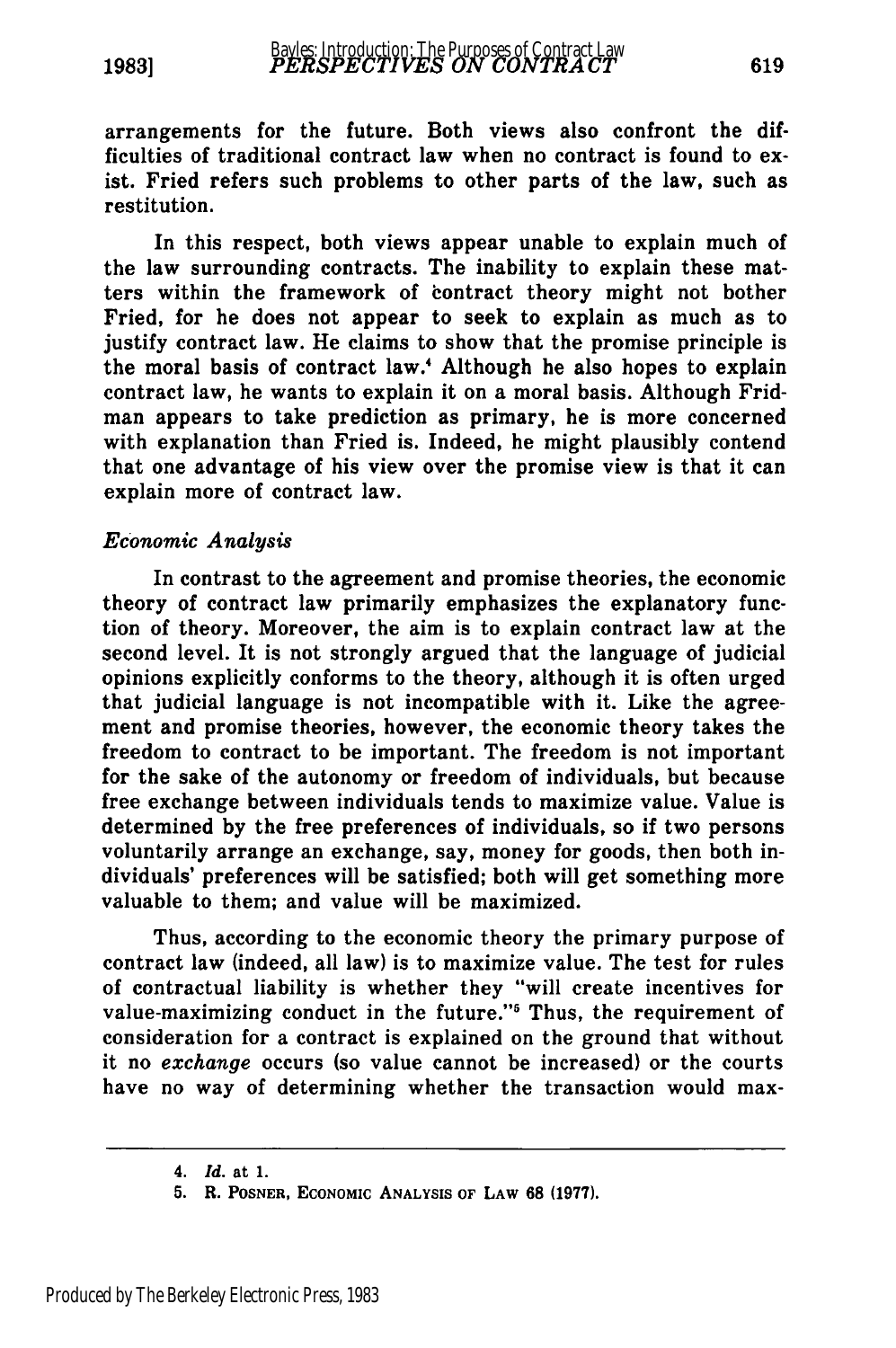imize value.<sup>6</sup> The defenses of fraud and duress can also be explained as rebutting the presumption that the exchange would maximize value.' Finally, most of the traditional rules of damages can be explained as maximizing value.8 The plaintiff should receive expectation damages so that the defendant breaches only when he or she can make enough from an alternative arrangement to compensate the plaintiff. No penal damages are imposed because that would discourage a person from breaching a contract when more value could be realized by breach and compensation. Similarly, a plaintiff should have a duty to mitigate damages, for otherwise resources will be wasted, that is, not used to maximize value.

One would expect an economic theory to explain much of contract law, for it is predominantly the law of the market. It has become popular to challenge the economic theory as a justification of contract and other law. Obviously, even if it does provide a good second level explanation of contract law, this need not amount to a justification of contract law. In particular, value maximization need not be one's only or even main concern. One might also be concerned with equality of distribution. The expression "value maximization" obscures an important point, namely, that the primary value in question is wealth. Other values are included only insofar as they are part of the preferences of the parties to the exchange. And a preference for equality by a poor party to a projected exchange is not likely to be reflected in the resulting bargain, say, in a lower price. Consequently, while economic theory might fulfill the function of second level explanation reasonably well, it is not likely to fulfill the function of justification well.

A promise theory and an economic theory might differ with respect to penal damages. If the purpose of contract law is to enforce promises, then it might be plausible to invoke penal damages to encourage people to fulfill their promises. Fried does not discuss penal damages, but he does support expectation damages when they exceed reliance costs as taking persons and their assumptions of obligations seriously.9 Penal damages might also be imposed, it seems, to encourage trust and make people take their assumptions of obligations seriously. However, while an economic theory supports expectation damages, it would never support penal damages, because they would prevent value maximization.

**9. C. FRIED, supra** note **1,** at 20-1.

*<sup>6.</sup> Id.* at **69-70.**

*<sup>7.</sup> Id.* at **79-80.**

**<sup>8.</sup>** *Id.* at **88-93.**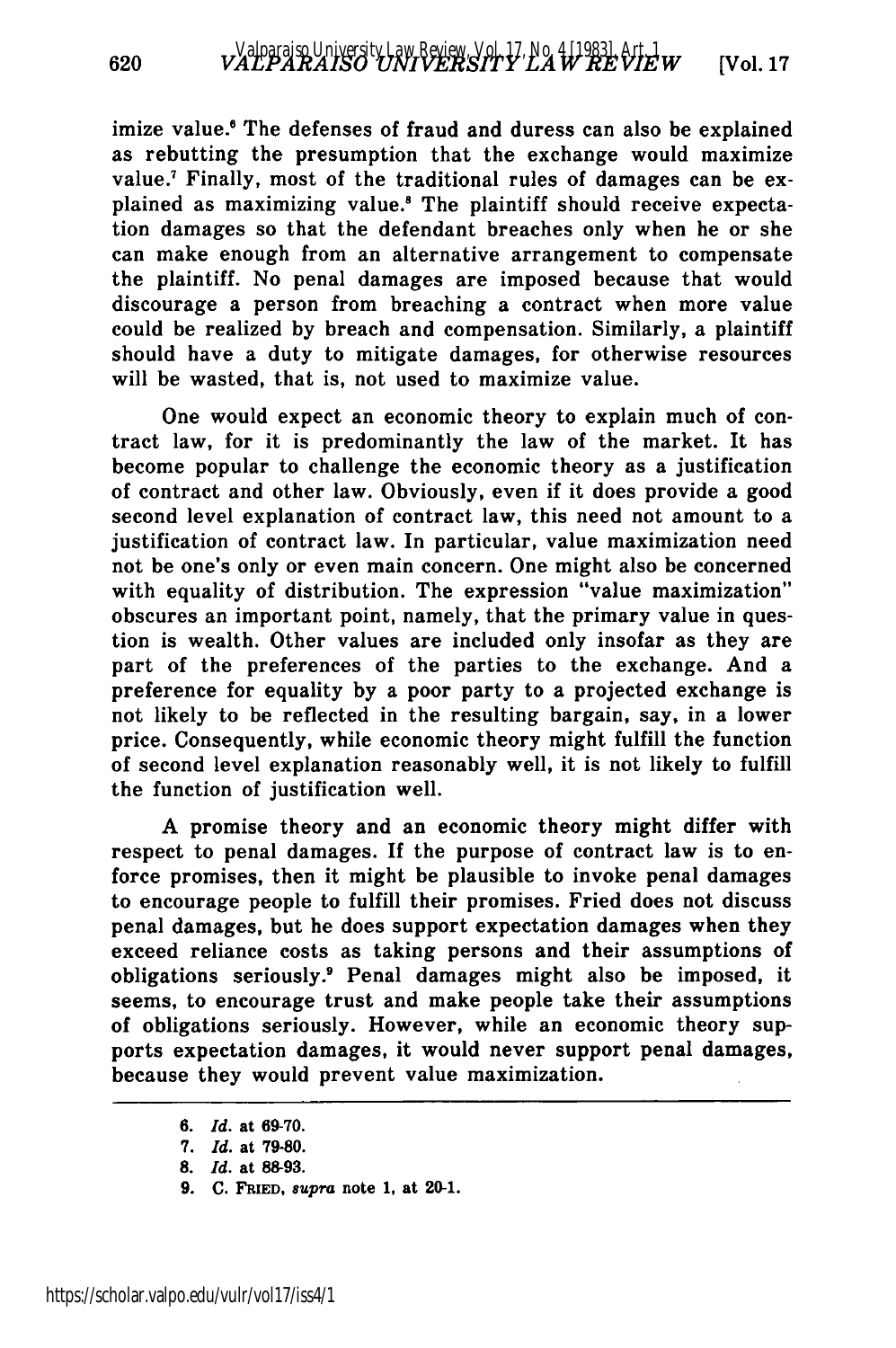**1983]**

#### *Relational Analysis*

According to relational theory, economic analysis best applies to a form of contract that is becoming less important in modern society. Contracts occur along a spectrum of relations between people, varying from quick, one time transactions between strangers at one end (the purchase of gasoline at a distant independent station) to indefinitely continuing relationships at the other (employment or marriage). Although all contracts involve some more complex set of relationships between the parties and contracts fall on a continuum, frequently relational theorists speak of two contrasting types-discrete transactions and relational contracts. Different goals are involved in these two types of contracts and they involve different norms. The elements of exchange and choice keep contract distinct from tort law, which also deals with the relationships between people.10

Ian Macneil has set out the different norms which he claims are involved in these two types of contracts." Discrete transactions are governed **by** a norm calling for planning and bringing the future into the present on the basis of consent. One might say that the discrete norm promotes abstractness; that is, it ignores the identities of the parties and tries to eliminate temporal differences. In contrast, the relational norms promote concreteness **by** emphasizing role integrity (which partly defines the parties), preservation of the relation (rather than viewing it as a one time matter), harmonization or elimination of conflicts in the relation, and consideration of "supracontract" norms (noncontract norms that apply to the relationship).

Elsewhere Macneil analyzes the values involved in the norms for these types of contracts."2 He contends that relational analysis is value neutral in the sense that different societies will instantiate the norms in their own social contexts. Thus, relational analysis does not necessarily imply a commitment to liberalism. Instead, the norms are ones that must generally be involved if exchange relations are to occur. Not each norm must be fully realized in each contract, but in general practice these norms must be followed.

It thus becomes clear that relational analysis, like economic analysis, emphasizes second level explanation. The norms are not

**<sup>10.</sup>** . **MACNEIL,** *supra* note 1, at **50.**

**<sup>11.</sup>** *Id.* at **59-70.**

<sup>12.</sup> Macneil, *Values in Contract- Internal and External,* **78** Nw. **U.L.** REV. **- (1983).**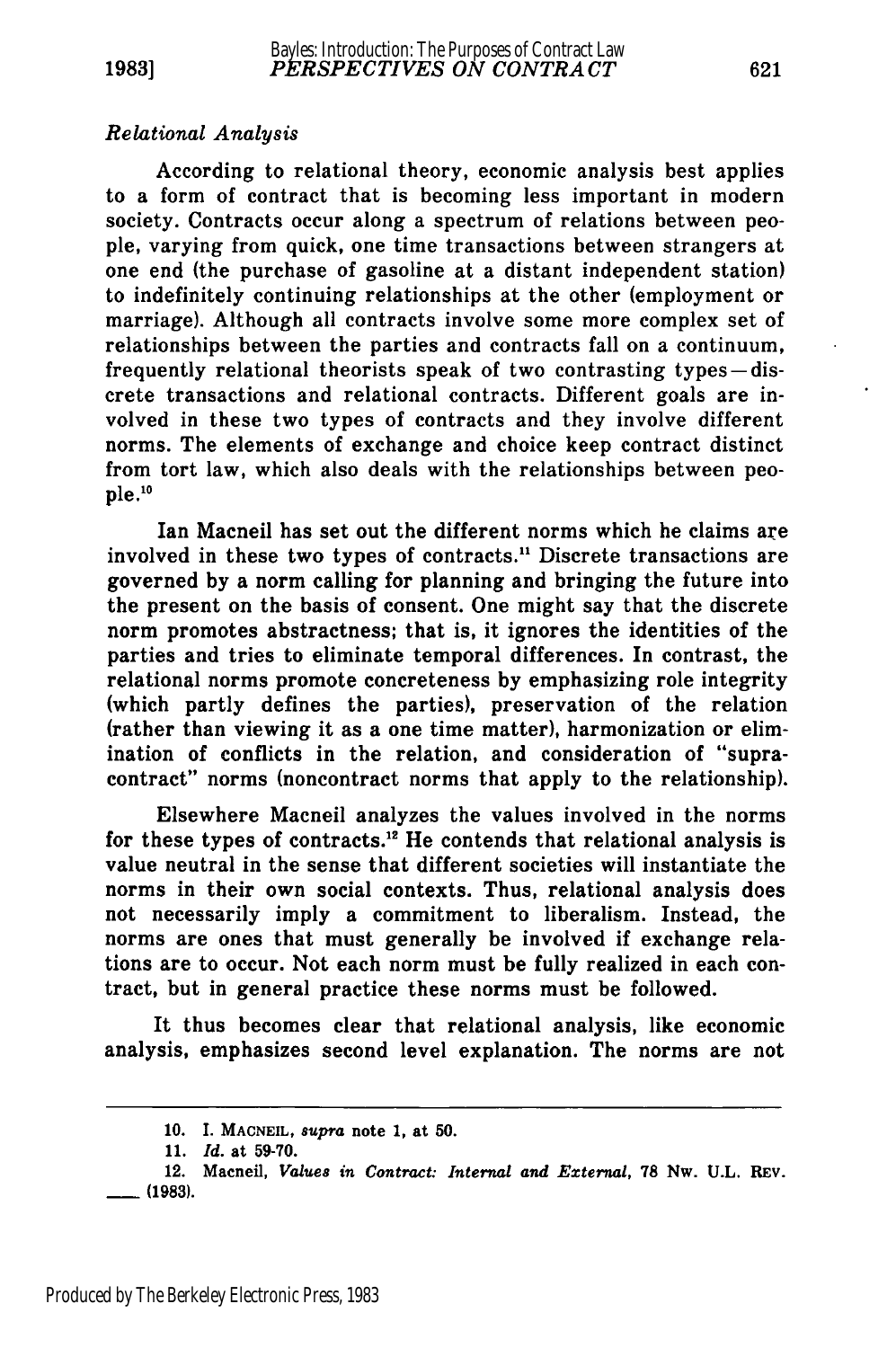capable of justifying contract law, because they are descriptive. Although Macneil claims that the norms not only describe the way people behave "but the way they *ought* to behave," at best they describe how people *think* they ought to behave.<sup>13</sup> The norms are hypothetical; if one wants to preserve relations, then one ought to behave in such and such a manner. The norms describe "the behavior that does occur in relations, must occur if relations are to continue, and hence ought to occur so long as their continuance is valued."<sup>14</sup> If one wants to end a relationship (employment, marriage), then one need not be concerned to conform to the norms.

The relational theory is more of a framework for legal analysis than a theory for a specific legal system. As. B. J. Reiter notes in his paper in this symposium, it is like an engine waiting to be powered. One must add the particular social relations of a society before one can draw any particular conclusions. As such, relational theory can explain exchange relations in any society. This is another reason why it is incapable of providing justifications.

In his paper in this symposium, Philip Mullock tries to provide an alternative perspective on the same phenomena the relational theory addresses. He wants to look at relations from the point of view of participants in them, which he calls a hermeneutical approach. Mullock develops the concepts of conventional action and conventions to explain exchange relations. Conventional action is more inclusive than promising, so by implication Mullock also rejects promise theories of contract law. Obligations can arise from conventional actions without promises, although the obligations are not as strong or inclusive as those arising from promises. Although Mullock does not develop the point in great detail, he notes that his theory provides a basis for contractual damages that do not go to the full extent of expectation damages.

#### *Reasonable Expectations*

Another recent theory of contract law contends that "the fundamental purpose of contract law is the protection and promotion of expectations reasonably created by contract."<sup>15</sup> Because two parties are involved, only those expectations of which the other party was or should have been aware are to be protected.<sup>16</sup> On such a theory,

**<sup>13.</sup> I. MACNEIL,** *supra* note **1,** at **38.**

<sup>14.</sup> *Id.* at 64; *see also id.* at **59.**

**<sup>15.</sup>** Reiter **&** Swan, *Contracts and the Protection of Reasonable Expectations,* in **STUDIES IN CONTRACT LAW 6** (B. Reiter **& J.** Swan eds. **1980).**

**<sup>16.</sup>** *Id.* at **7.**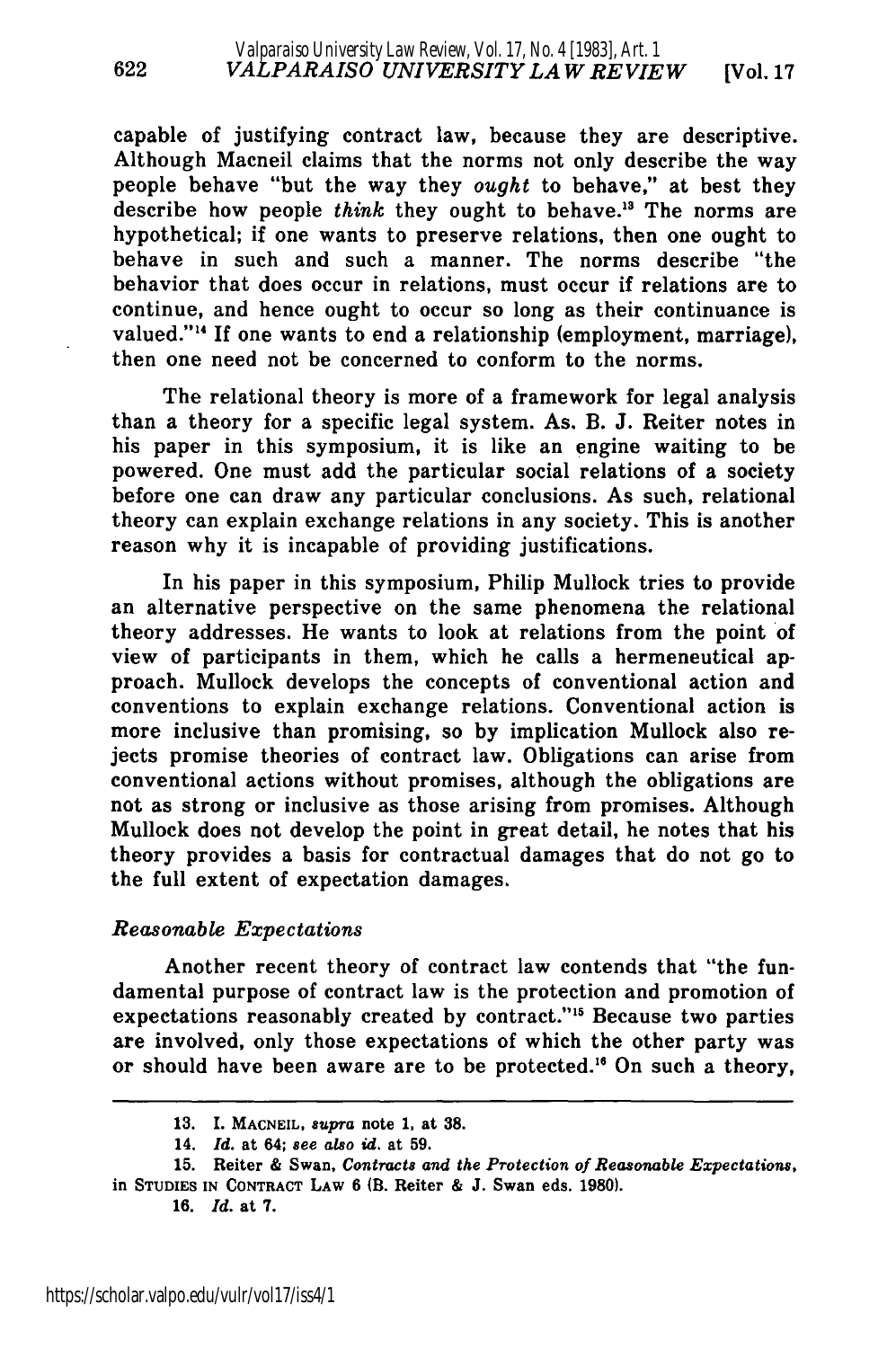the existence of a contract itself may become a secondary consideration, for the primary one will be to protect and promote reasonable expectations arising out of relations. (Thus, the theory is closely connected to the relational theory.) The existence of a traditional contract is only one factor to consider in deciding to impose liability, and then only because it affects reasonable reliance and expectations. **A** person should be held liable when that person should realize that another might reasonably rely to his or her detriment or entertain reasonable expectations on the basis of the first person's conduct.<sup>17</sup> Thus, tort and contract law tend to merge. Traditional contracts only establish or acknowledge relations from which reasonable reliance and expectations arise.

In his paper in this symposium, Reiter explores the significance of a requirement of good faith for contract theory. He argues that an adequate theory will be two-tiered, that is, have some very general principles at one level and more specific principles at a lower level. Contracts derive their binding force or moral justification from community views. Moreover, contract law cannot be sharp**ly** separated from other areas of law. Reiter then explores the importance of these and other points for Fried's view of contract as promise.

The crux of a reasonable expectations theory is how one determines what expectations and reliance are reasonable. Cases often involve differing expectations of the parties, and courts must decide which set to enforce. Thus, one needs a method to determine which expectations are reasonable or justified.<sup>18</sup> The usual approach, which Reiter adopts, is to look to express commitments in contracts, clear implications from the wording of the contract, or the general practice in such activities. Although contractors can mutually recognize almost any obligations **by** their contractual promises, in the final analysis even the expectations and reliance arising from them depend on accepted norms requiring the fulfillment of promises. Consequently, the ultimate standards for reasonable expectations and reliance are accepted community norms.

The question then arises whether such a theory can have a justificatory function. Particular legal decisions and doctrines can be justified **by** reference to the agreement of the parties to the contract and accepted social norms (including holding people to the ar-

**<sup>17.</sup>** Reiter, *Contracts, Torts, Relations and Reliance* in **STUDIES IN CONTRACT LAW** 242 (B. Reiter **& J.** Swan eds. **1980).**

**<sup>18.</sup>** P. ATIYAH, *supra* note **1,** at **67-8.**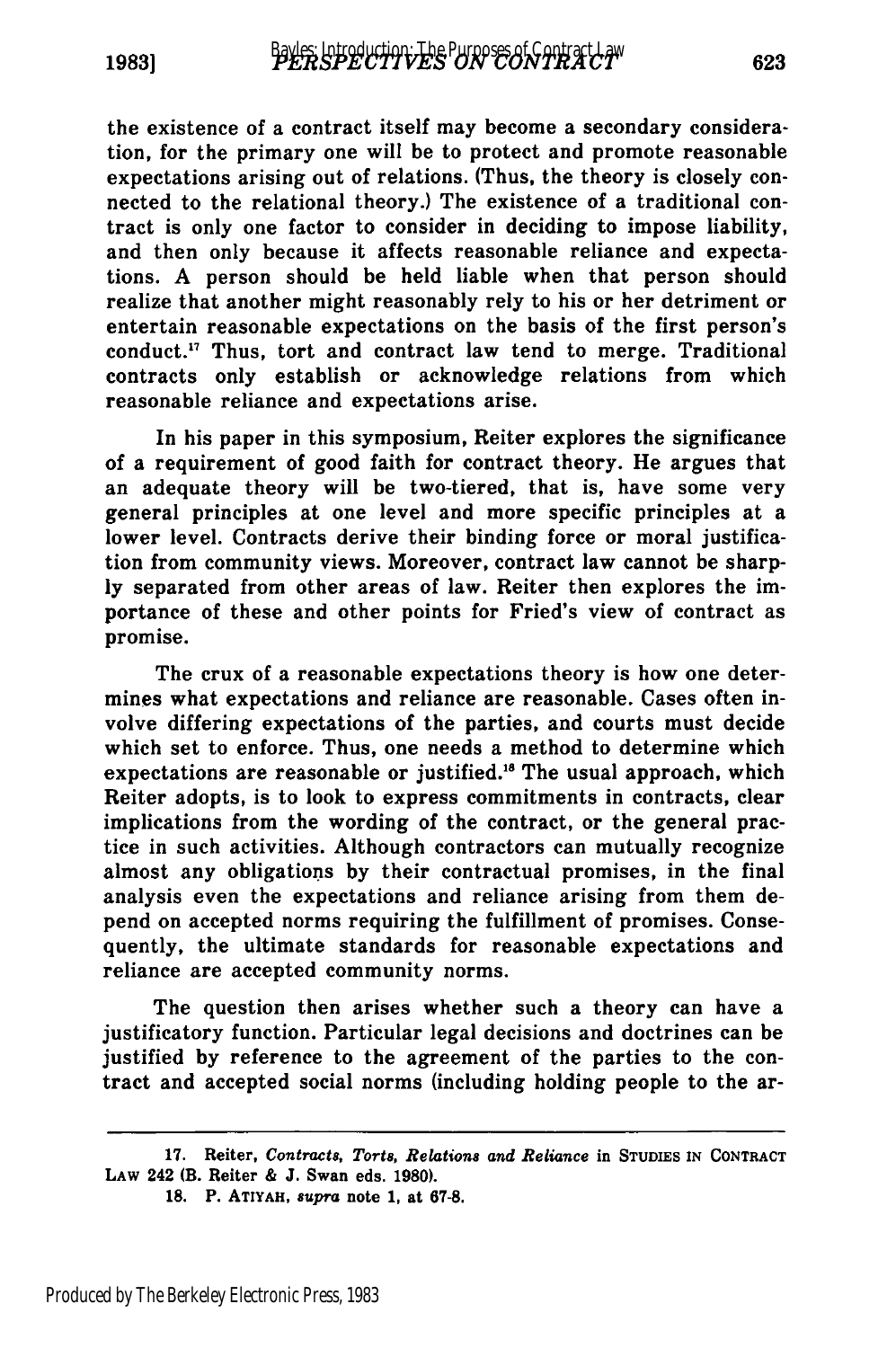rangements they accept). However, can one justify the accepted social norms? Obviously, any such justification is apt to be complex. One is apt to have a form of positivism, namely, the function of law is to provide fair and just enforcement of certain social norms, whatever they might be, in order to promote a smoothly functioning society (or whatever). This type of justification differs significantly from Fried's argument for the promise principle, for Fried claims that the promise principle is justified for any society.

Another potential difficulty for the reasonable expectations theory is that expectations and reliance appear to point to different contract damages. In a classic paper, Lon Fuller and William Perdue -argued that reliance can be the basis for justifying damages yet expectation be the basis for determining the amount of damages.'9 Essentially, in contracting with one party a person relies on that person and forgoes opportunities to contract with others. In the final paper in this symposium, Richard Bronaugh examines the possible import of lost opportunities for contract damages. In particular, he criticizes the Fuller and Perdue argument. One cannot, Bronaugh argues, rely on a promise by the other party in contract formation, for no promise exists until the offer has been accepted. Thus, one cannot rely on a promise in accepting the offer.

#### **CONCLUSION**

What, if anything, hinges on these different theories. As the discussion of the functions of theory sought to indicate, they will agree about the solution to many contract cases. If P orders 1000 widgets from D but D ships only 500, then P is entitled to expectation damages. This result ensues whether one argues on the basis of agreement, promise, economic value maximization, relational theory, or reasonable expectations. Similarly, they all imply that if D enters a contract under duress, D need not perform. The core and clear cases of contract law will likely remain untouched no matter which of these theories one adopts.

This does not mean that the theories imply the same solutions in all cases. Significant differences arise in borderline cases. For example, they might not provide the same solution to a case of mutual mistake as in *Sherwood v. Walker.'°* In that case, Walker sold Sherwood a presumably barren cow, but the cow turned out to be fertile

**<sup>19.</sup>** Fuller & Perdue, *The Reliance Interest in Contract,* 46 YALE **L.J. 52** (1936).

<sup>20. 66</sup> Mich. 568, 33 N.W. 919 (1887).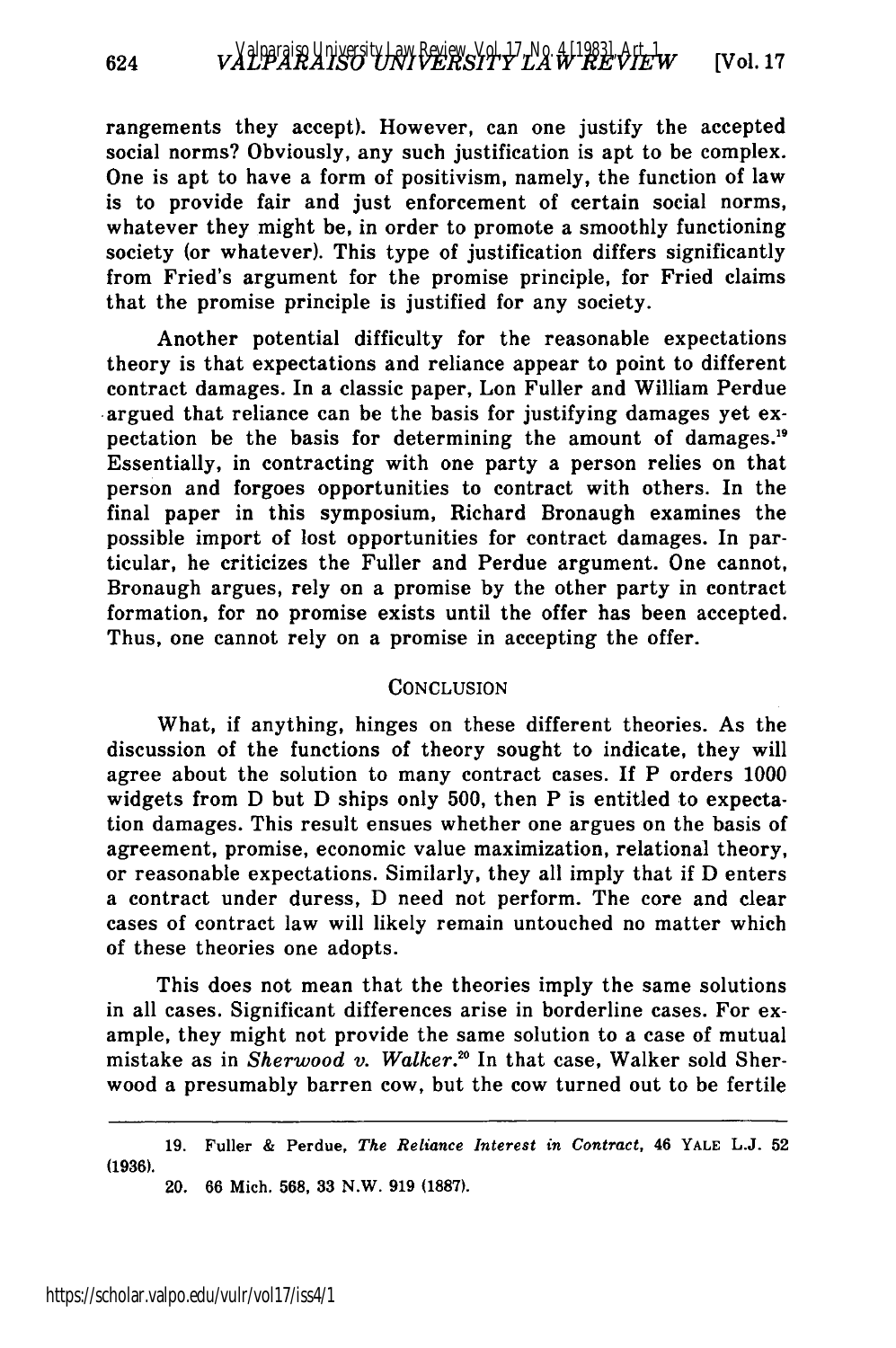and worth much more than the contract price. Walker thereupon refused to deliver the cow to Sherwood. Fried considers mutual mistake to vitiate the contract.<sup>21</sup> An economic analysis, however, would be concerned to allocate the risks that the cow is fertile so as to maximize value; the seller should probably assume the risk of a barren cow being fertile because the seller is in a better position to know. $22$  A reasonable expectations approach would probably come to the same conclusion for essentially the same reasons.<sup>23</sup>

In other cases, the economic and reasonable expectations theories might differ. For example, the economic theory would imply warranties only if the seller could most cheaply detect and provide for the eventuality. However, community expectations might not be the most efficient; that is, the community might well expect a party to assume liability even if that party is not in the best position to do so efficiently. To the extent a reasonable expectations theory evaluates reasonableness by community standards and they are not the most efficient, it will differ from the economic theory. At this point it is tempting for a reasonable expectations theorist to argue that community expectations are not reasonable. If one makes that argument, then it is not accepted community norms that ultimately count, but some notion of reasonableness that is independent of community norms. This will greatly change the type of justification such a theory can provide for contract law. It then becomes less culturally relative and more of the sort Fried attempts to provide.

At this point, one must return to the functions of a contract theory. The crucial question is what one wants a theory for. Until one becomes clear what one wants a theory to do, arguments for and against one or the other are often confused and misplaced. For example, if one wants a theory to provide a moral justification of contract law, then criticisms that Fried's promise theory does not comprehend as much of contract behavior as does Macneil's relational theory are simply misplaced. Similarly, if one wants a theory to explain the role of contract behavior in society, arguments that Macneil's relational theory does not provide an adequate justification are irrelevant. Many theorists hope to provide a theory that fulfills all three functions, but there is no a priori reason to believe this is possible. Indeed, unless one assumes that the law is always as good as possible, it is a priori implausible that a theory that pro-

<sup>21.</sup> C. FRIED, *supra* note 1, at **59.**

<sup>22.</sup> R. POSNER, *supra* note **5,** at 73-4.

**<sup>23.</sup>** Swan, *The Allocation of Risk in the Analysis of Mistake and Frustration,* in STUDIES **IN CONTRACT** LAW 201-04 (B. Reiter & J. Swan eds. 1980).